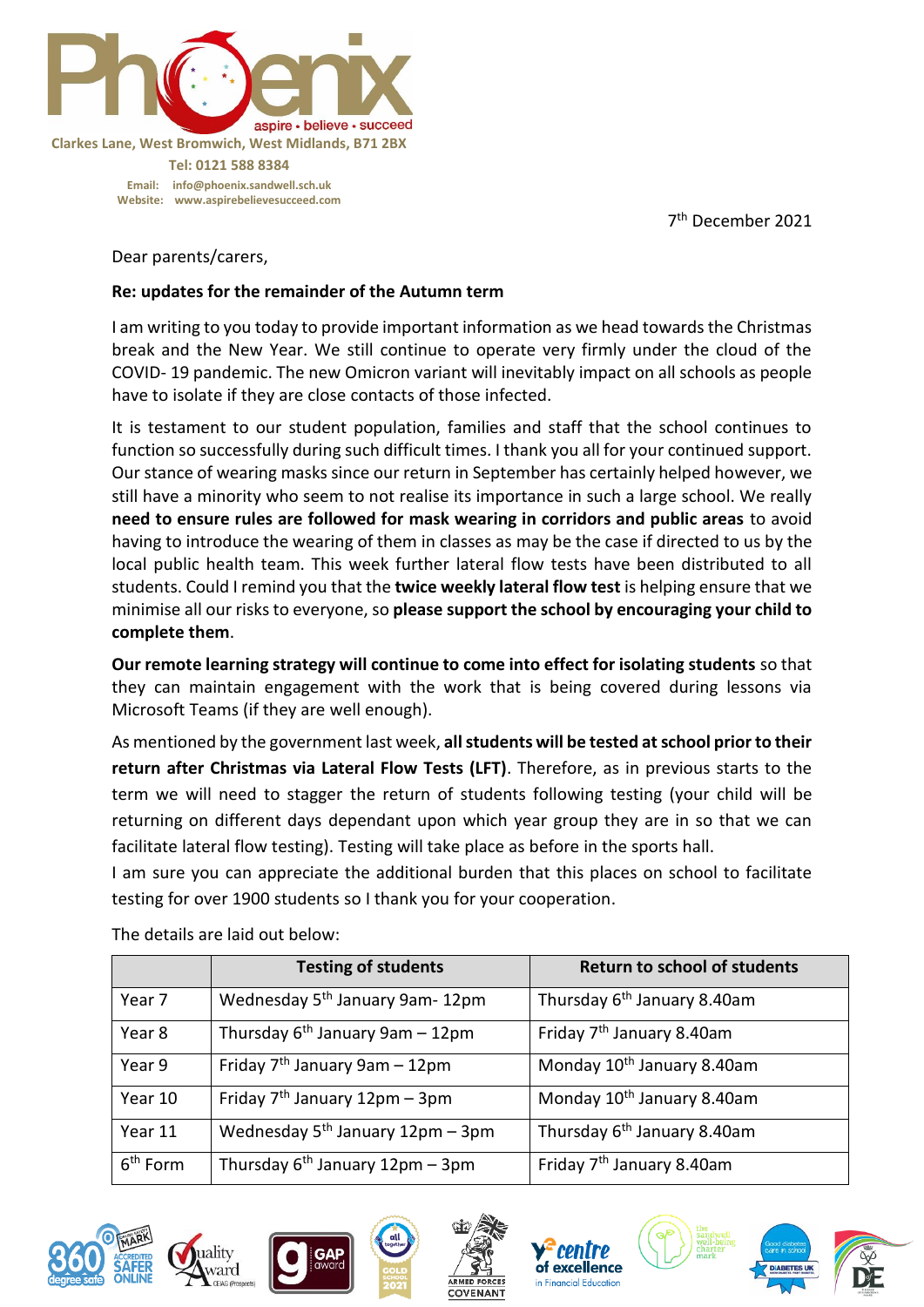All students will have live lessons via Microsoft Teams for the whole period out of school due to testing (from Wednesday 5<sup>th</sup> January until their return to school).

Students who have parental consent to do a LFT should attending testing during their year group testing slot (anytime during the 3 hours allocated) as per above table.

All students whose families have already given consent for LFT done at the start of the academic year do not need to complete a consent form again as we have this recorded. For parents/carers who have changed their mind and want their child to have a LFT before they return to school in January, please accompany your child to the sports hall to fill a consent form on their allocated day. Thank you.

We find it incredibly frustrating that we are **unable to invite families into the building for our usual evening events**. I know that there will be many Years 7 and 8, and possibly Year 9 parents/carers who have never stepped foot within the school building, or put a name to a face. This is an ongoing frustration, but a necessary one whilst we continue to have such high levels of infection in the Local Authority.

Unfortunately, due to Covid restrictions we are **unable to have a live audience for the Christmas Concert on Thursday 16th December**. However, over the coming days we will be recording the performance of our talented students to share with you all. More information to follow regarding this.

## **Inclement weather**

Last week many areas were affected by snow, but thankfully we managed to avoid a heavy downfall. Should we need to close the school, we will utilise the following methods of communication to attempt to let families know as soon as possible about any school closures. These are: school's website and Twitter account / Radio WM / Free radio Birmingham / Free radio Black Country / Heart FM / Capital FM. Details will also be posted on the Local Authority website.

Work will be provided for students during closure again through Microsoft Teams by 10.00am on the day but will vary in format from normal in the fact that staff may need to manage their own children at home. Lessons will be in the form of knowledge recall practice and will only be approximately 40 minutes for each lesson. This will give children enough time to enjoy the snow but also complete work which has been set.

# **Staff CPD day**

Just a reminder that there is a staff professional development day on **Tuesday 4th January** and therefore school will be **closed to students** on that day.

# **New Climbing wall**

Last week our climbing wall which was partly funded by the Army was finally completed. This will be a great resource for our CCF cadets and our PE students. We are working on our next project to come online. Watch out for further information about it next Spring.